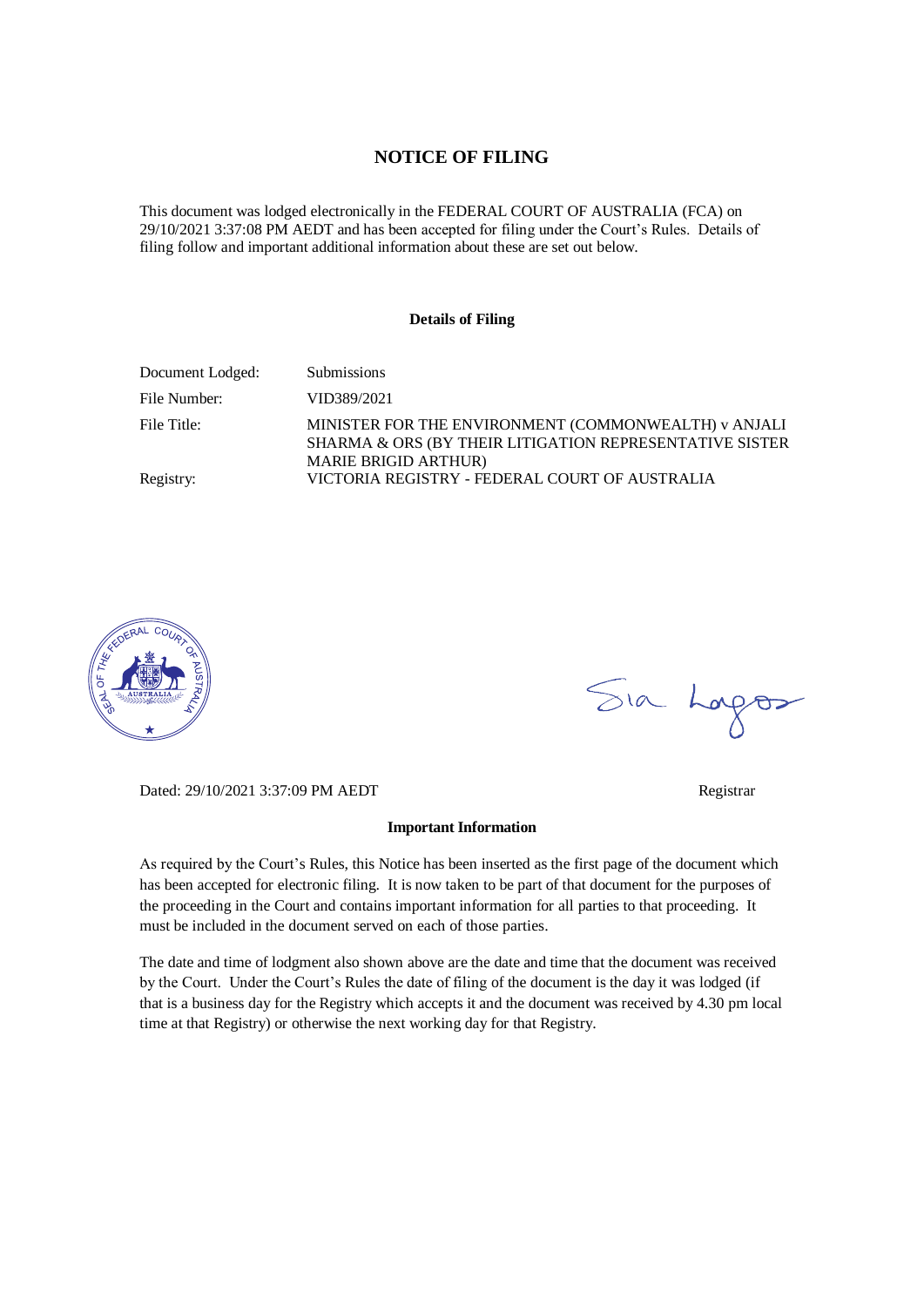FEDERAL COURT OF AUSTRALIA DISTRICT REGISTRY: VICTORIA DIVISION: GENERAL



On appeal from a Single Judge of the Federal Court of Australia

**MINISTER FOR THE ENVIRONMENT**  Appellant

#### **ANJALI SHARMA**

First Respondent

### **ISOLDE SHANTI RAJ-SEPPINGS**

Second Respondent

**AMBROSE MALACHY HAYES**

Third Respondent

#### **TOMAS WEBSTER ARBIZU**

Fourth Respondent

### **BELLA PAIGE BURGEMEISTER**

Fifth Respondent

### **LAURA FLECK KIRWAN**

Sixth Respondent

#### **LUCA GWYTHER SAUNDERS**

Seventh Respondent

# **APPELLANT'S SUPPLEMENTARY SUBMISSIONS ON** *SMITH v FONTERRA CO-OPERATIVE GROUP LTD* **[2021] NZCA 552**

Filed on behalf of the Respondent Prepared by: Emily Nance

AGS lawyer within the meaning of s 55I of the *Judiciary Act 1903*

Address for Service: The Australian Government Solicitor, Level 34, 600 Bourke St, Melbourne, VIC 3000 Emily.Nance@ags.gov.au

File ref: 20206340

Telephone: 03 9242 1316 Lawyer's Email: Emily.Nance@ags.gov.au Facsimile: 03 9242 1333 DX 50 Melbourne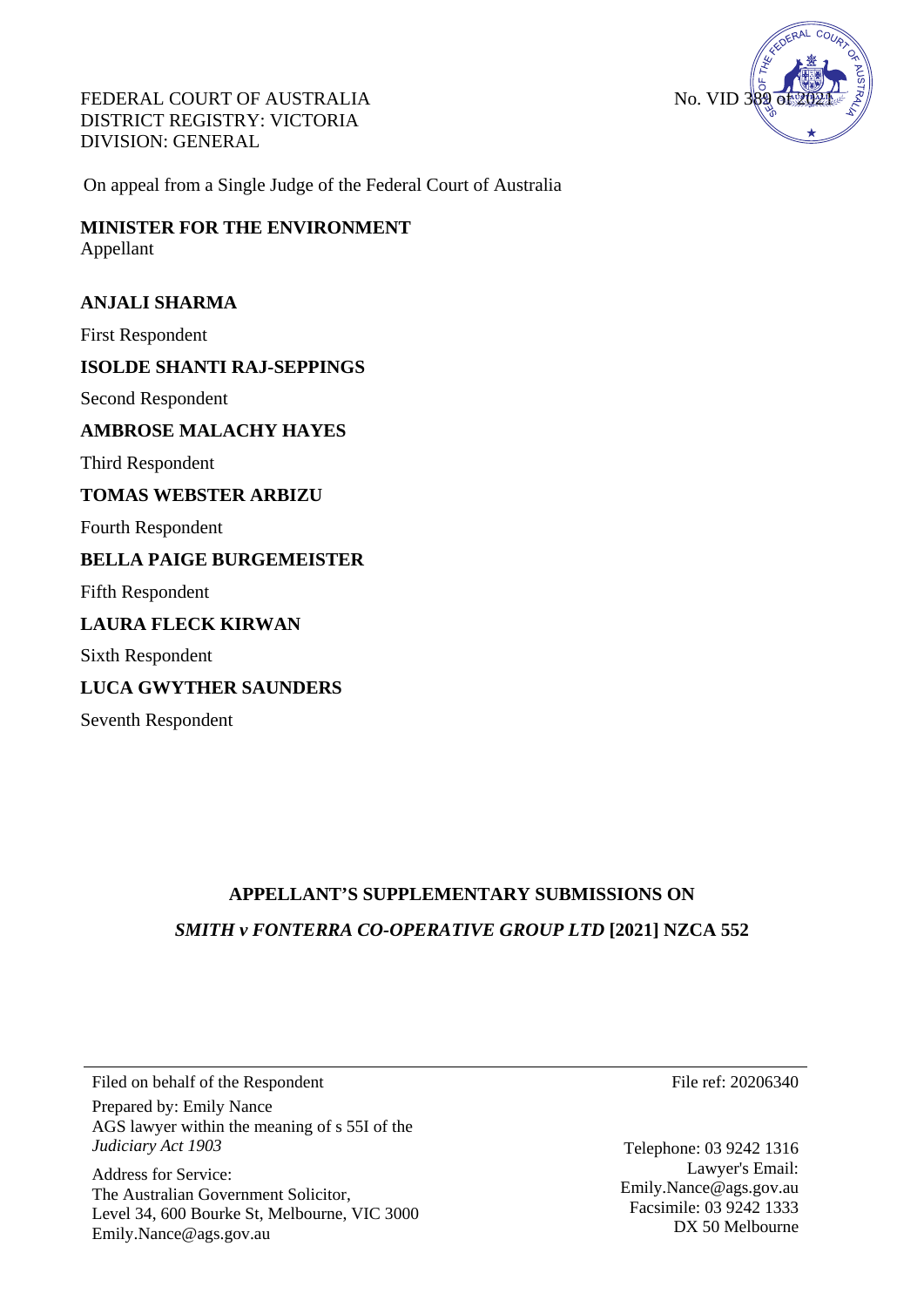- 1. In *Smith v Fonterra Co-operative Group Ltd* [2021] NZCA 552 (*Smith*), the New Zealand Court of Appeal held that "climate change simply cannot be appropriately or adequately addressed by common law tort claims" ([16]). It dismissed an appeal against a decision to strike out a claim that a duty of care was owed by 7 respondents (being companies that either emitted GHG into the atmosphere or supplied products that would release GHG when burned) "to take reasonable care not to operate its business in a way that would cause … loss by contributing to dangerous anthropogenic interference with the climate system" ([94]).<sup>[1](#page-2-0)</sup> In doing so, the Court relied on:
	- (a) the over-arching consideration that "the issue of climate change cannot be effectively addressed through tort law" ([28]). "[C]ourts are … ill-equipped to address the issues that the claim raises" ([116]), which call for "a level of institutional expertise, democratic participation and democratic accountability that cannot be achieved through a court process" ([26]). Further, actions brought "against subsets of emitters [are] an inherently inefficient and ad hoc way of addressing climate change" and apt to result in "arbitrary outcomes and ongoing litigation", drawing the courts into "an indefinite, and inevitably far-reaching, process of line drawing" ([27]). For those reasons, rather than being addressed through tort law, climate change "calls for a sophisticated regulatory response at a national level, supported by international co-ordination" ([28]).
	- (b) the absence of a "direct relationship" and "causal proximity"[2](#page-2-1) between the plaintiff and the respondents ([103], [113]), in circumstances where: (i) it was conceded that none of the respondents makes a material contribution to climate change ([19]); and (ii) even when regard is had to alternative methods of establishing causation,<sup>[3](#page-2-2)</sup> liability could never be established by the plaintiff when "the class of possible contributors is virtually limitless and on any view it cannot be said that [he] would not have been injured but for the negligence of the named defendants" ([112]). Notably, the Court rejected the argument that it was sufficient, at the duty stage, to show that the respondents "have contributed to climate change and continue to do so" ([106]; cf RWS [62], T185.4-14); and
	- (c) the extent to which "recognition of a duty would create a limitless class of potential plaintiffs as well as a limitless class of potential defendants … [who] would be subjected to indeterminate liability and embroiled in highly problematic and complex contribution

 $\overline{a}$ 

<span id="page-2-0"></span><sup>1</sup> Additionally, the Court allowed the respondents' cross-appeal against the primary judge's refusal to strike out the plaintiff's novel tort claim ( $[124]$ - $[126]$ ). In this appeal, the respondents drew the Court's attention to the primary judge's decision on that claim: T205.12-16.

<span id="page-2-1"></span><sup>&</sup>lt;sup>2</sup> Under Australian law, while proximity is no longer regarded as a "unifying principle", it is useful to the extent that it "gives focus to the inquiry" by "express[ing] the nature of what is in issue": *Sullivan v Moody* (2001) 207 CLR 562 at [46]-[48]. See also *Perre v Apand Pty Ltd* (1999) 198 CLR 180 at [38], [75] and [330].

<span id="page-2-2"></span><sup>3</sup> The judgment (at [107]-[109]) discusses the approaches to causation in *Fairchild v Glenhaven Funeral Services Ltd* [2003] 1 AC 32; *Clements v Clements* [2012] 2 SCR 181; and *Sindell v Abbott Laboratories* 26 Cal 3d 588 (1980).